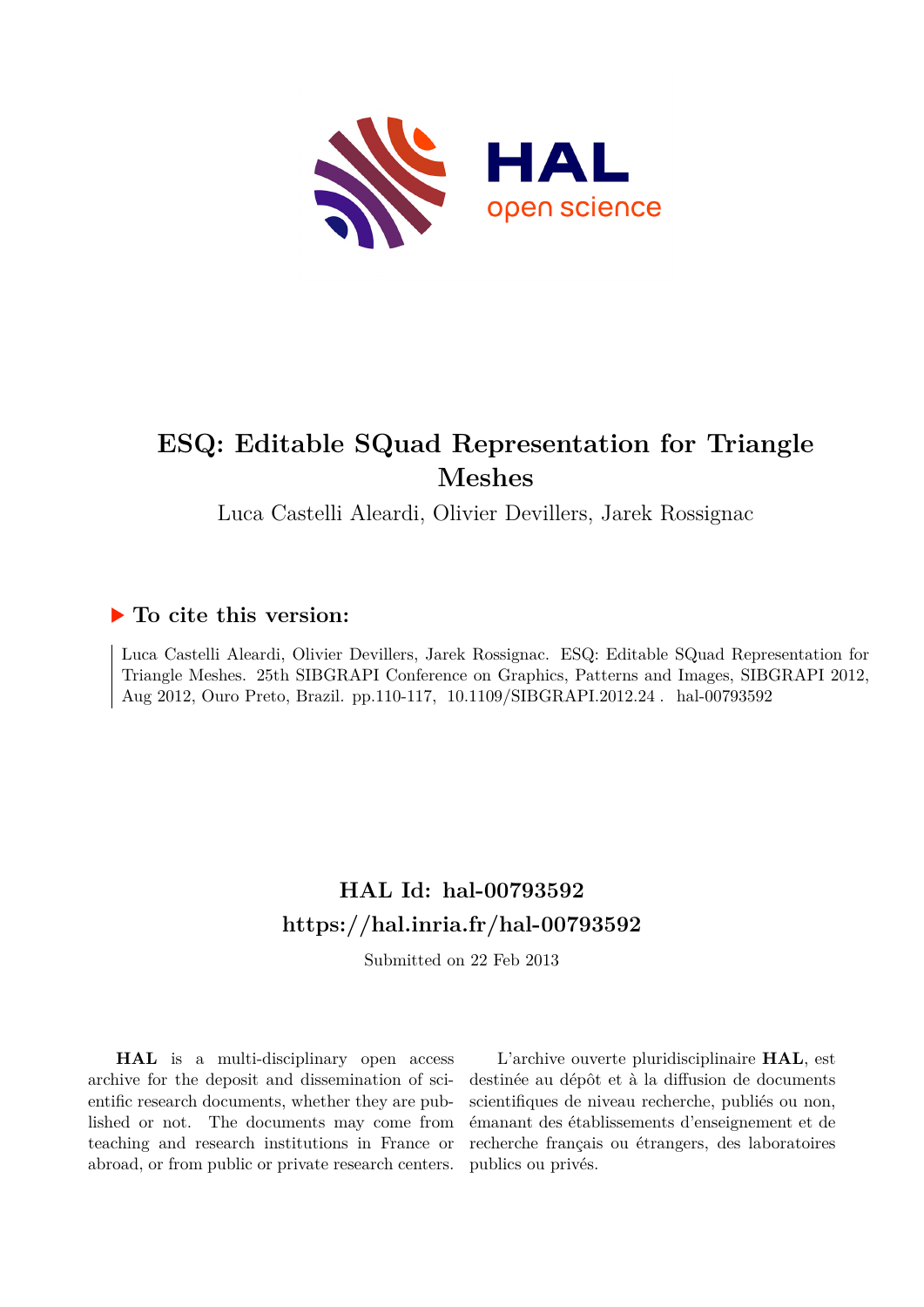# ESQ: Editable SQuad representation for triangle meshes

Luca Castelli Aleardi LIX, Ecole Polytechnique Palaiseau, France amturing@lix.polytechnique.fr

Olivier Devillers Projet Geometrica, INRIA Sophia-Antipolis, France olivier.devillers@inria.fr

Jarek Rossignac Georgia Institute of Technology USA http://www.cc.gatech.edu/˜jarek/

*Abstract*—We consider the problem of designing space efficient solutions for representing the connectivity information of manifold triangle meshes. Most mesh data structures are quite redundant, storing a large amount of information in order to efficiently support mesh traversal operators. Several compact data structures have been proposed to reduce storage cost while supporting constant-time mesh traversal. Some recent solutions are based on a global re-ordering approach, which allows to implicitly encode a map between vertices and faces. Unfortunately, these compact representations do not support efficient updates, because local connectivity changes (such as edge-contractions, edge-flips or vertex insertions) require reordering the entire mesh. Our main contribution is to propose a new way of designing compact data structures which can be dynamically maintained. In our solution, we push further the limits of the re-ordering approaches: the main novelty is to allow to re-order vertex data (such as vertex coordinates), and to exploit this vertex permutation to easily maintain the connectivity under local changes. We describe a new class of data structures, called *Editable SQuad (ESQ)*, offering the same navigational and storage performance as previous works, while supporting local editing in amortized constant time. As far as we know, our solution provides the most compact dynamic data structure for triangle meshes. We propose a linear-time and linear-space construction algorithm, and provide worst-case bounds for storage and time cost.

*Keywords*-triangle meshes; compact representations; dynamic data structures;

#### I. INTRODUCTION

Many graphics, animation and modeling applications use triangle meshes. Different data structures have been proposed for representing them  $[1]$ ,  $[2]$ ,  $[3]$ ,  $[4]$ ,  $[5]$ . In general one associates consecutive positive integer IDs with the different vertices, store the vertex data (locations, normals, textures) in an array, and use arrays to store incident relations between faces and vertices. In some cases the *traversability* (the ability of accessing neighboring cells at a constant time cost) is not required: for example, for applications such as rasterization and integral properties evaluation, the information directly available from the indexed face set suffices. However, many mesh processing functions (such as identifying silhouette edges, rendering with on-the-fly adaptive subdivision, or walking along the intersection with a plane or another mesh) require access to adjacent elements. Furthermore, some applications require a set of operators in order to locally update the mesh structure: this occurs, for example, in the incremental

computation of Delaunay triangulation [6], [7]. Others require changing the connectivity dynamically (such as adaptive mesh refinement [8]). Usual mesh representations contain redundant information in order to achieve the prescribed requirements. Finally, the *compactness* has been considered more recently: the data structure should take as little storage as possible, so as to reduce page faults and cache misses. Although some applications store a large amount of information associated to mesh elements (such as vertex or faces), most applications only store vertex coordinates (often quantized to 16 bits or less) and possibly normal and texture coordinates (which can also be quantized). In general the cost of connectivity is really expensive and always dominates storage. For example, in the case of a triangle mesh, there are typically twice as many triangles as vertices: therefore the storage cost of connectivity in common data structures (such as *Corner Table* or *Half-edge*), ranges from  $((6 \times 2) + 1) \times 32 = 416$  to  $((3 \times 6) + 1) \times 32 = 608$  bits per vertex, while the storage of the quantized vertex locations is usually between  $3 \times 16 = 48$ and  $3 \times 32 = 96$  bits per vertex.

#### *A. Traversable, modifiable and compact meshes*

Two natural requirements for a mesh data structure are the accessability and navigability: *traversable meshes* should provide a basic set of operators allowing efficient (possibly constant-time) access and navigation between mesh elements. For example, the implementation of mesh traversals requires to perform the walk on the mesh around a face or to retrieve the neighbors of a vertex. Data structures should be also *indexable*. The application should be able to associate consecutive integer IDs to all triangles, and to access the IDs of their vertices in constant time, so as to support various marking and bookkeeping functionalities. The *reverse indexability* may also be important to applications where one wishes to obtain the IDs of all triangles that are incident upon a given vertex. *Modifiable* data structures have the ability to dynamically maintain the mesh under local updates. Most applications need to perform local connectivity changes (attach/remove a triangle, insert or split a vertex, collapse or flip an edge) in constant time. A further requirement is the *simplicity*: a data structure should be simple to implement, so as to facilitate the development and testing of operators for mesh traversal and modification. The operators for changing the connectivity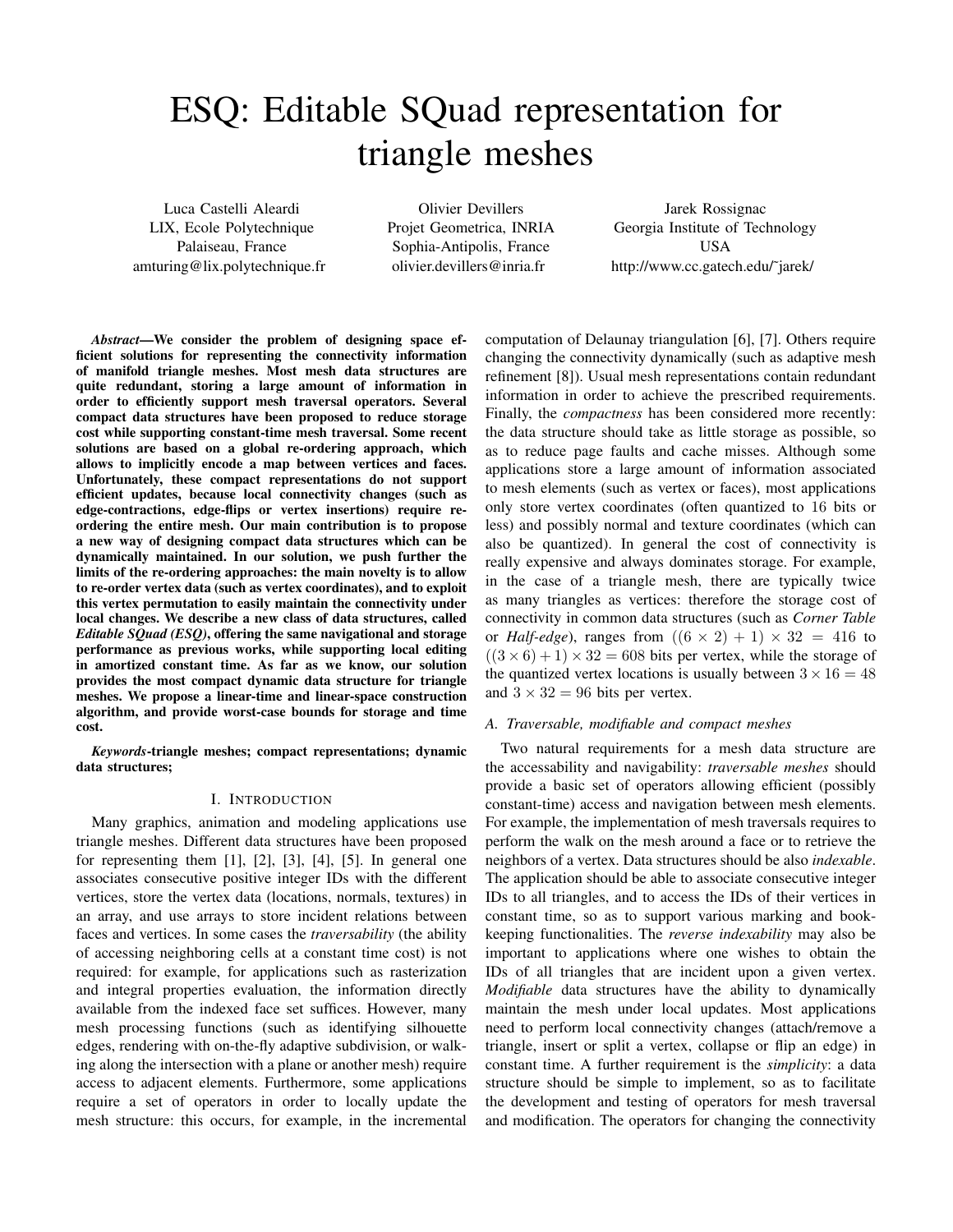and for indexing or traversing the mesh should be fast in practice, so that their cost is negligible when compared to the geometric or photometric processing cost performed by typical applications. Because of the increasing complexity of surface meshes used in applications, a number of works propose *compact* data structures: the *compactness* of a mesh representation is a quality of measure, which can be defined as the average number of references stored per vertex. For dealing with meshes having huge size one has to eliminate, as much as possible, the redundancies of data structures: this is a crucial point, to reduce overall storage and hence memory thrashing.

#### *B. Prior art: mesh encodings and data structures*

*Mesh compression:* As already observed, representing a triangulation in a basic way induces a lot of redundancies. There exists several schemes allowing to efficiently compress the connectivity of a surface mesh into a few bits per vertex: this is the case, for example, of the *Edgebreaker* scheme [9], [10], which encodes a planar triangulation of size  $n$  with at most 3.67*n* bits. A recent scheme [11] is even more compact, allowing to compress into the optimal number of bits  $(3.24n)$ , matching asymptotically Tutte's entropy bound [12]. Although compressed formats reduce connectivity storage, they are not useful for mesh processing, since to support traversal operators they require full (or at least partial) decompression.

*Classical data structures:* Most popular geometric data structures store a large number of references in order to describe incidence relations. Their classical implementations, in most programming environments are *explicit* representations: references allow to navigate in the data structure through address indirection. For example, in edge-based representations such as *Half-edge* [2], for each basic element (the *half-edge*) one stores 2 references to incident half-edges (the next one in ccw order in the same face, and the opposite one, lying in the neighboring face), plus a reference to a bounding vertex. Moreover, each vertex stores an incident half-edge, which leads to  $3e + n$  references for a general manifold mesh having  $e$  edges and  $n$  vertices. Thus, in the case of triangle meshes, the *Half-edge* data structure uses 19 rpv (*references per vertex*): other edge-based representations, such as *Quad-edge* [5] or *Winged-edge* [3], have similar storage requirements. Face-based representations (*Corner Table*, or triangle DS [1]) have slightly smaller requirements. They store, for each triangle, only 3 references to the neighboring faces (or opposite corners) and 3 references to the bounding vertices, plus a reference to an incident face for each vertex: this leads to a storage cost of  $(2 \times (3+3)) + 1 = 13 \, \text{rpv}$ . Classical data structures are modifiable as they support updates in constant time: implementing a local modification (such as a triangle split or an edge flip) in the mesh involves a constant number of memory access and reference updates.

*Compact data structures:* The main goal of compact (practical) data structures ([13], [14], [15], [16], [17], [18], [19], [20]) is to reduce the number of references, while still guaranteeing an efficient implementation of navigational operations as in usual representations. This goal can be achieved, for example, by grouping adjacent mesh elements (as neighboring triangles in [14]): this allows to save some internal references, while still maintaining the representation under local modifications. A more recent approach consists in reordering mesh elements (typically faces, or edges) according to a given permutation. Adopting this strategy, the *SOT data structures* [16] allows to efficiently navigate in the mesh, using at most 6 rpv. Combining this idea with a triangle pairing and a matching between triangles and vertices, it is possible to obtain a more compact version (*SQUAD* data structure [17]) which uses about 4 rpv in practice (the *LR* data structure is even more compact, requiring about  $2.16 \, \text{rpv}$  for tested meshes). Performing a re-ordering of input points, a recent edge-based representation [15] (referred to as *sorted TRIPOD*) guarantees the same navigation performances, providing a space bound of 4 rpv in the worst case (as in the *TRIPOD* data structure [20], the main ingredient are Schnyder woods [21]).

*Theoretical solutions: succinct representations:* For completeness, we also mention that *succinct representations* [22], [23], [24] are successful in matching optimal asymptotic bounds for many class of meshes, running under the well known *word-Ram model*. In this case a memory word can store an arbitrary (small) number of references (or service bits) of tiny size: typically, one may stores up to  $O(\frac{\lg n}{\lg \lg n})$  sub-words of length  $l = O(\lg \lg n)$  each. Succinct data structures are of theoretical interest, mainly because the amount of auxiliary bits required, even if asymptotically negligible, remains important for triangulations of practical size.

*Modifiable compact solutions: Star vertices* [25] uses  $7 \, r p v$  to the price of navigation in  $O(d)$  time, where d is the degree of the vertex involved. This structure is dynamic, as the mesh is editable: update operations can be performed in  $O(d^2)$ time, where  $d$  is the degree of involved vertices. The catalogbased representation described in [14] has a storage cost slightly larger (the most compact version requires 7.67 rpv), while being fully dynamic: standard local modifications can be performed in  $O(1)$  time (as for [1], the number of reference updates is still constant). This catalog-based approach is somehow a practical version of [24], a succinct dynamic representation allowing to encode a triangulation having f faces with at most  $2.17f + o(f)$  bits, while supporting local modifications in  $O(\log^2 f)$  amortized time.

#### *Our contributions*

Most recent data structures for the connectivity of manifold triangle meshes are either compact, modifiable, or traversable, but not all three. Our contribution is to introduce new data structures achieving all the requirements above. The main idea is based on a new sorting strategy, making use of a matching from vertices to triangles: our novel approach for storing connectivity could lead others to invent new interesting dynamic mesh encoding schemes. We are able to describe a new class of mesh data structures supporting standard local edits in constant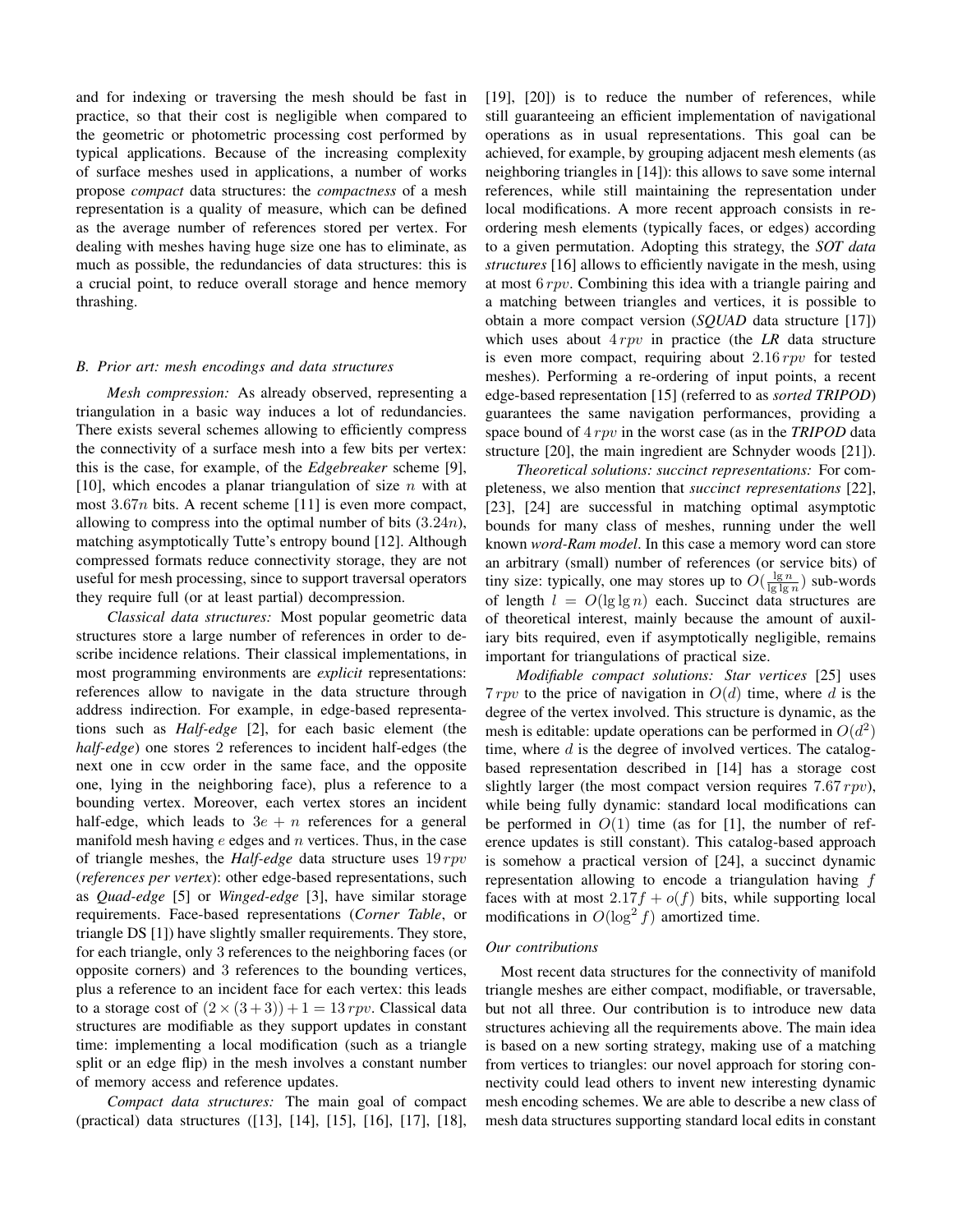|                |       | traversable/modifiable |          | compact and traversable |             |                |               | compact/travers/modif | our results |       |                    |            |
|----------------|-------|------------------------|----------|-------------------------|-------------|----------------|---------------|-----------------------|-------------|-------|--------------------|------------|
| Data           | Edge  | Triangle DS            | Directed | <b>SOT</b>              | SOUAD       | LR             | sorted        | 2D                    | Star        | ESO   | <b>ESO</b>         | <b>ESO</b> |
| structure      | Based | Corner Table           | Edges    |                         |             |                | <b>TRIPOD</b> | Catalogs              | Vertices    | $C_1$ | $\scriptstyle C_2$ | $C_3$      |
| size $(rpv)$   | 19    |                        | 13       |                         | $\approx 4$ | $\approx 2.16$ |               | 7.67                  |             |       |                    | 4.8        |
| navigation     | O(1)  | 0(1                    | 0(1)     | O(1)                    | O(1)        | 0(1            | O(1)          | 2(1)                  | O(d)        | О(1   | O(1)               | 0(1        |
| vertex access  | O(1)  | O(1)                   | O(1)     | O(d)                    | O(d)        | O(d)           | O(d)          | O(1)                  | O(1         | O(d)  | O(d)               | O(d)       |
| triangle split | O(1)  | O(1)                   | O(1)     | -                       |             |                |               | O(1)                  | $O(d^2)$    | O(1)  | O(1)               | O(1)       |
| edge flip      | O(1)  | O(1)                   | O(1)     | -                       |             |                |               | O(1)                  | $O(d^2)$    | 0(1   | O(1)               | O(1)       |
| vertex delete  | O(1)  | 0(1)                   | O(1)     |                         | -           |                |               | O(1)                  | $O(d^2)$    | O(d)  | O(1                | O(d)       |

TABLE I: Comparison between data structures for triangle meshes. Memory requirements are expressed in terms of references per vertex (*rpv*) and hold in the worst case (at the exception of *SQUAD* and *LR*, whose performances come from experimental tests). Navigation and vertex access time hold in the worst case. The update cost is given in terms of the number of reference updates. We denote by  $d$  the degree of involved vertices.

(amortized) time. As in prior works ([15], [17], [16], [18]), local navigation operators are supported in worst case  $O(1)$ time, while the access to vertex data can require  $O(d)$  time (for a degree d vertex). Our data structures are simple to implement and provided with an analysis of worst case storage bounds. The simplest solution uses  $6 \, rpv$ , while supporting updates operations in  $O(1)$  amortized time: this is obtained with a reordering of input data which allows to encode the map from triangles to vertices. Our most compact data structure makes use of a grouping strategy between adjacent triangles, and uses only  $4.8 \, \text{rpv}$ , while still supporting efficient navigation and update operations. We provide experimental results concerning storage requirements and time-cost performances, obtained with implementations, which confirm the practical interest of our approach (experimental comparisons are reported in Table II, while Table I shows the space requirements and worst-case performances for traversal and update operators of existing mesh representations).

#### II. PRELIMINARIES

#### *Meshes and triangulations*

Here we consider manifold triangle meshes, whose combinatorics correspond to simple triangulations embedded on a surface of arbitrary genus (without loops and multiple edges). Given a triangulation  $T$ , we denote by n (resp. by  $f$ ) the number of its vertices (resp. faces). Let us denote by  $V = \{v_0, v_1, \ldots, v_{n-1}\}\$  the set of its vertices, and by  $F = {\{\triangle_0, \triangle_1, ..., \triangle_{f-1}\}}$  the set of its triangles.

#### *Dynamic data structures*

As in previous works [26], [24], [27], [14] we assume that the programming environment provides a system memory manager which allows to allocate and free memory. The problem of designing and implementing efficient dynamic data structures is of both theoretical and practical interest. From the design and analysis point of view *resizable arrays* [26] provide worst case  $O(1)$  time random access to data (reading and writing operations), while supporting updates (shrinking and growing operators) in amortized  $O(1)$  time, where additional storage cost is only  $O(\sqrt{n})$  (where *n* is the number of elements stored). Similar time-cost performances are also matched by practical implementations provided in classic programming languages (such as Java or C++), the wasted storage due to



Fig. 1: Abstract data type for triangle meshes: our representations support the same operators as in [1], [14].

deallocation being of order  $\Theta(n)$ . In the rest of this work we assume to have an implementation of an *abstract data type* (ADT) for dynamic arrays, supporting the following operators with the performances above:

- read $(T, i)$ : return the value stored at  $T[i]$ ,
- write $(T, i, e)$ : store element e at position i in T,
- grow $(T)$ : increase the size of T,
- shrink $(T)$ : decrease the size of T.

As usual, we assume elements have indices between 0 and  $n - 1$  and are all of equal length, coinciding with the size of memory words (32 or 64 bits in practice).

#### *Abstract data type for dynamic meshes*

Our representations are *face-based* and implement the same interface as in [14] and [1] (the *Corner Table* data structure provides a slightly different interface). More precisely, we have the following operators:

- neighbor $(\triangle, i)$ : retrieve the *i*-th neighbor of  $\triangle$ ,
- vertex( $\triangle$ , *i*): retrieve the vertex with index *i* of  $\triangle$ ,
- face(v): access one triangle incident to v.

With a combination of these operators it is also possible to define other functions, such as:

- faceIndex( $\triangle_1, \triangle_2$ ): return the index of  $\triangle_1$  among the neighbors of  $\triangle_2$ .

- vertexIndex $(v, \triangle)$ : return the index of vertex v in face  $\triangle$ .

The combination of the operators listed above allows to turn around a face in cw (or ccw) order, and thus to compute the degree of a vertex or to list its neighbors (as illustrated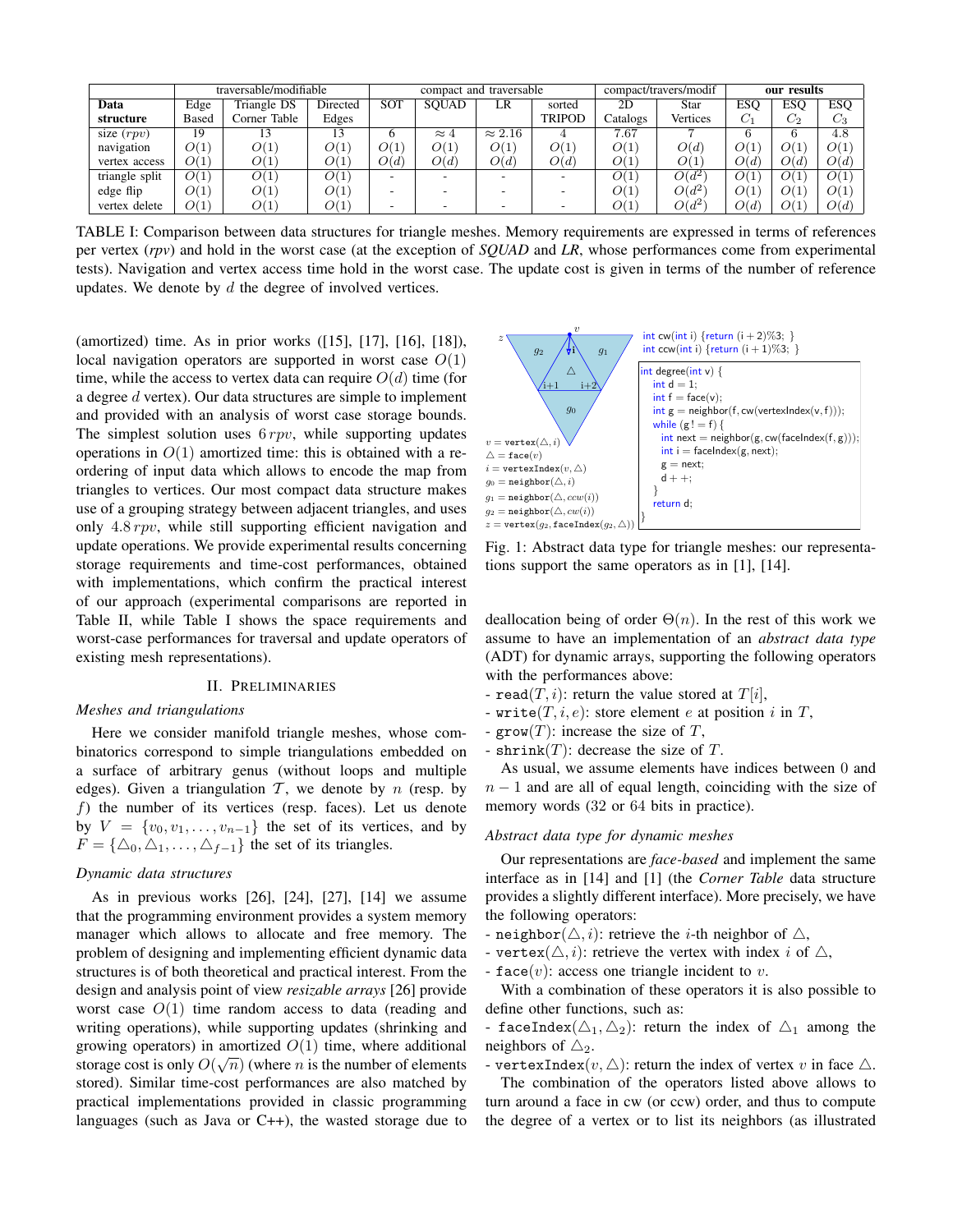in Fig. 1). The mesh can be dynamically modified under the following update operators: defining a complete set of operators for editing a mesh, as in previous works:

- split( $\triangle$ , p): subdivide a given triangle  $\triangle$ , into three new sub-triangles by inserting a new point  $p$ ,

- flip(e): perform the flip of a given edge  $e$ ,

- delete $(v)$ : remove a degree 3 vertex v, together with its three incident triangles.

III. DYNAMIC COMPACT MESHES: GENERAL SCHEME *Overview of our approach*

As in previous compact representations, we exploit a reordering approach to reduce the number of references representing the map from vertices to faces and the map from faces to vertices. Here, we further explore the power of such re-ordering strategies. Instead of re-ordering mesh elements (typically faces [17] or edges [15]), we rather exploit a permutation of geometric data associated with vertices. We avoid the indirection between triangles and vertices, by storing the vertex coordinates together with the data associated with one of its incident triangles: in this way we save 3 references for each triangle. The main novelty is to show that a coherent numbering of triangles and vertices can be maintained efficiently after local changes. Furthermore, as suggested in SQUAD [17] and [14], we also perform a grouping of few adjacent triangles in patches: this further reduces the number of references between neighboring elements.

#### *Scheme description*

Given a (triangular) mesh  $T$  having  $f$  faces, we consider a partition of its faces into *patches*. A patch is a face-connected triangulation with some marked vertices, namely a set of adjacent triangles whose dual graph is connected: in practice we will deal with patches which are simply connected and with a simple boundary. Given a face partition of  $T$  into patches, we say that such a partition is *valid* if the two following conditions are satisfied. Any face belongs to one and only one patch: patches can only share edges and vertices. A vertex  $v \in \mathcal{T}$  may belong to several distinct patches, but is *matched* only once, and is marked in the corresponding patch.Two patches have the same shape if there is a bijection between their vertices that preserve triangles and marks. Two patches are of the same *type*  $(s, b, m)$ , if they have the same number s of triangles, the same number  $m$  of marked vertices and boundaries of the same size b (b is the number of boundary edges). A *catalog* is the set of distinct (types of) patches defining the partition of the mesh: the size  $|\mathcal{C}|$  of the catalog is the number of (different) patches it contains.

*Catalog-based representation:* As in previous arraybased representations [15], [16], [17], [18], [13], our data structure represents the mesh connectivity by storing a given number of references describing incident relations between mesh elements. Let us consider a partition of  $T$  based on a catalog  $\mathcal C$  with patches of k different types. We represent the connectivity of  $\mathcal T$  storing the references in  $k$  tables  $T_0, T_1, \ldots T_{k-1}$ : table  $T_i$  stores the connectivity of a patch



Fig. 2: References encoding.

with  $s_i$  triangles and  $m_i$  marked vertices. More precisely  $T_i$ stores, for each patch of type  $(s_i, b_i, m_i)$ , a block of  $b_i$  integers in consecutive memory words: they represent the  $b_i$  references to faces in neighboring patches. Geometric information (and other information associated to vertices or triangles), are stored in a collection  $\{P_j\}_{0 \le j \le k}$  of tables containing vertex coordinates, each associated to a table  $T_j$ .  $P_j$  has  $|T_j|$  rows (one for each row in  $T_j$ ) and  $m_j$  columns (one for each vertex marked in a patch stored in  $T_j$ , if  $m_j = 0$  the table may be empty). The entries of  $P_i$  are in correspondence with the patches stored in the associated table  $T_i$ . More precisely, the a-th row  $P_i[a]$  stores the coordinates corresponding to vertices  $w_1, \ldots w_{m_i}$  which are matched by the a-th patch in table  $T_i$ . When required, additional informations associated to the faces can also be stored in  $T_i$ .

*References encoding:* Recall that, according to our decomposition, each triangle belongs to exactly a patch, and each vertex is associated to a patch. Thus, in order to be able to refer to a given triangle  $\triangle$ , a *reference* is composed of the following data:

- a *patch type*: a code for indicating the type of patch p containing  $\triangle$ ,

- a *patch shape*: a code for indicating the shape of patch p containing  $\triangle$ ,

- a *triangle index*: a code for indicating the face  $\triangle$  among the triangles contained in p,

- a *patch index*: the index of p in table  $T_i$  ( $T_i$  being the table containing the patches of same type as p).

A reference is encoded as an integer value  $r$  (typically on 32 bits): first bits (also referred to as *service bits*) are reserved for storing the three first codes, while remaining bits encode the patch index. Since in our representations the number of arrays, as well as the number of triangles per patch, are fixed, the first three codes require a constant number of bits (between 1 and 4 bits suffice in practice). The main part of a reference (representing the index of patch p, stored in  $T_i$ ), requires  $\lceil \log_2 |T_j| \rceil$  bits. Retrieving service bits and patch indices can be performed with a combination of *bit shift* and *bit mask* operations (see Fig. 2). Observe that we do not need to store references to vertex data, which actually can be retrieved by the correspondence between vertices and matched patches.

*Limitations:* As one can observe, our approach apply to meshes for which we can design an efficient matching correspondence (between vertices and patches) that can be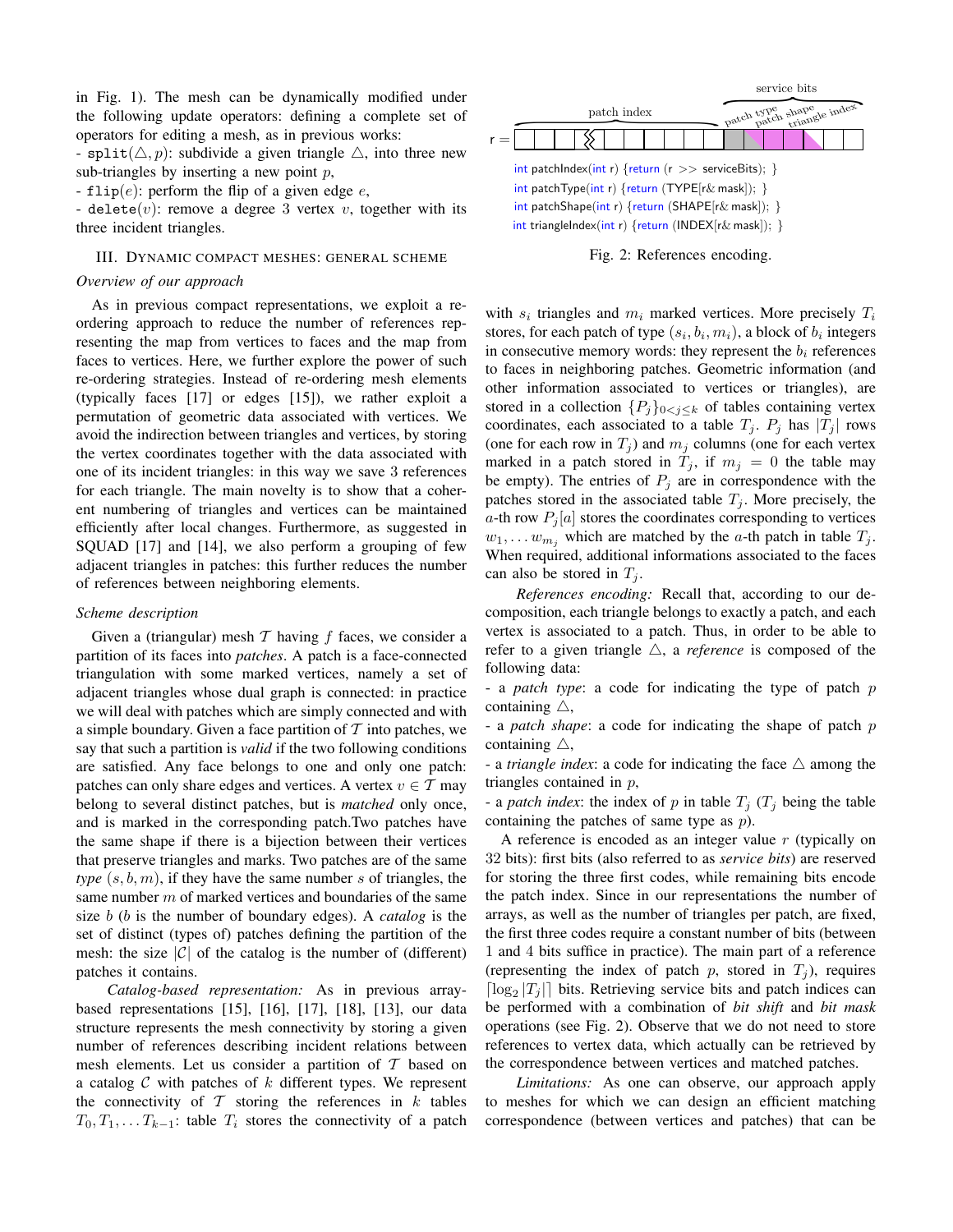

Fig. 3: Construction of the ESQ data structure (catalog  $C_1$ ). Triangles and vertices are matched according to a *Edgebreaker* traversal, starting from the *seed face* (green triangle). Patches of type S (blue faces) are stored in table  $T<sub>S</sub>$ : they are ordered according to the index of the matched vertex (table  $P<sub>S</sub>$  stores vertex coordinates). Table  $T_U$  stores the unmatched patches (gray faces).



Fig. 4: Implementation of navigational operators.

easily maintained under dynamic updates. In the next sections we describe a few examples of data structures instantiating the general scheme described above, for the case of triangle meshes without boundaries (the case of boundaries is more involved and discussed in the last section). The choice of different catalogs of patches has a deep impact on the performances of mesh representations: for example, a small catalog (such as  $C_1$  consisting of few types of patches) is simpler to implement and faster in practice compared to a bigger catalog (such as  $C_2$ ) with better time-cost guarantees.



Fig. 5: Update operations for the catalog  $C_1$ .

#### IV. INSTANTIATING THE GENERAL SCHEME

#### *A. The simplest catalog*

The smallest catalog, denoted by  $C_1$ , contains two types of patches, having only one triangle with zero or one matched vertex: we call  $U$  the patch with one triangle and no matched vertex, and  $S$  the triangle associated with one vertex (refer to Fig. 3).

*Storage requirements:* In such a case we have exactly two arrays of size n and  $f - n$  respectively, one for patches of type  $U$  and one for patches of type  $S$ : with some abuse of notation, we denote them by  $T_U$  and  $T_S$ . Since the triangles in  $T_U$  are unmatched, we need only one table  $P_S$  to store vertex coordinates:  $P_S$  has one column and n rows.  $P_S[i]$  stores the coordinates of  $v_i$ , while  $T_S[i]$  stores the 3 neighbors of the triangle (denoted by  $s_i$ ) matched with  $v_i$ . As each patch stores 3 references to adjacent triangles, the cost for connectivity is  $6 \, r p v$  (recall that there about  $2n$  faces in a triangulation). Finally, observe that for this simple catalog we need only one service bit, for distinguishing between patches of type  $U$  and S: no need of more service bits, since all patches consist of exactly one triangle.

*Matching triangles and vertices:* The construction of our data structure relies on a matching between faces and vertices. This matching is dynamically maintained by the update operation described later, but if a triangulation is already given, then this matching can be computed as in [16] visiting the faces, according to an *Edgebreaker* traversal of the dual graph. The algorithm visits triangles (and vertices) in a depth-first manner (visiting right neighbor first), starting from a *seed face* (green face in Fig. 3): each time an unvisited vertex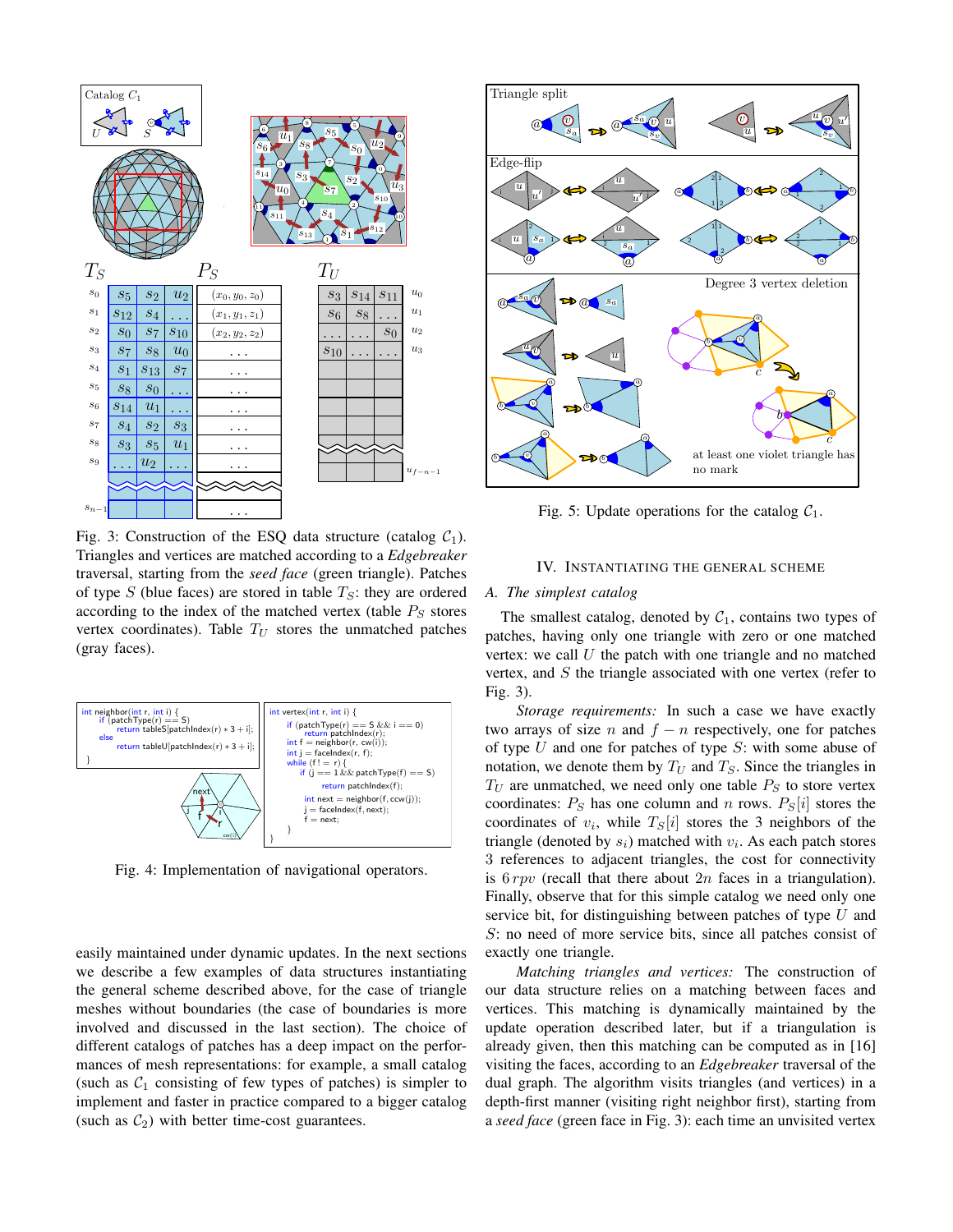v is reached, it is *matched* to the current incident triangle. As for the Edgebreaker coder, the traversal ends when all faces and vertices have been visited, producing a valid partition (for more details see [16]).

*Implementing navigational operators:* For the sake of completeness, we briefly sketch how to implement the navigational operators. Let us denote by  $r$  (resp.  $v$ ) a reference to a given triangle (resp. vertex): recall that  $v$  ranges between 0 and  $n - 1$ , while r is an integer whose first bit (service) describes the type of patch (the remaining bits encode the triangle index, which ranges between  $0$  and at most  $n$ ). As one could expect, the implementation of neighbor operator is straightforward and fast, as it requires only one access in tables  $T_U$  or  $T_S$ . The implementation of vertex operator is more involved (as in [15], [16], [17], [18]): as we did not explicitly stored references to vertices, we have to iteratively turn around a given vertex until the corresponding matched triangle is reached (the pseudocode is shown in Fig. 4).

*Update operators and performance analysis:* Update operations for catalog  $C_1$  are described in Fig. 5. Most update operations are quite easy to implement, involving a constant number of references updates in arrays  $T_U$  and  $T_S$ : the only exception concerns the case of vertex deletion.

The only difficult operation is the deletion of a degree 3 vertex, when all the three incident triangles have a marked vertex. In one triangle the marked vertex is the deleted one  $v$ , but after the deletion two vertices  $a$  and  $b$  are unmarked and we have a single triangle *abc* to assign it. The first workaround is found if one of the neighboring triangle has no marked vertex (Fig 5-bottom-left), then this triangle can be assigned one of the two orphan vertices. If the three neighboring triangles already have a marked vertex, only one of the triangles incident to edges  $bc$  and  $ca$  can have  $c$  as a marked vertex, assume without loss of generality that  $c$  is not marked in the triangle incident to bc; then  $a$  is marked in abc and among all the triangles incident to  $b$  at least one has to be free of mark (since  $c$  is marked in a triangle not incident to  $b$ ) thus  $b$  can be assigned to that triangle (Fig 5-bottom-right).

Although this last operation cannot be guaranteed to be in constant time and may require a time linear in the degree of b, it can be observed that this search for an unmarked triangle incident to b can be stopped as soon as such a triangle is found. Since half of the triangles are unmarked this exploration in average will not need to explore all the neighbors of  $b$  even if the degree of  $b$  is large.

#### *B. A catalog with guaranteed constant time vertex removal*

A slight modification of catalog  $C_1$  allows to obtain a data structure that ensures constant time vertex removal, to the price to a less efficient edge flip (but still in constant time) (refer to Figure 6). We add a new type patch to the catalog, called  $D$ , consisting of one triangle with two incident matched vertices. We obtain a catalog  $C_2$  having three types of patches (thus implemented with 3 tables  $T_U$ ,  $T_S$  and  $T_D$ ), consisting each of 1 triangle and having at most two matched vertices. Two service bits are needed by Catalog  $C_2$ .



Fig. 6: All updates operations can be perform in amortized  $O(1)$  time, with the slightly richer catalog  $C_2$ .

*Performance analysis:* Since each patch contains one triangle, the storage analysis is the same as for catalog  $C_1$ , leading to a cost of  $6 \, r p v$ . Triangle split can be easily performed as before. The main differences concern the support of edge flip and vertex deletion.

*Edge flips:* As for catalog  $C_1$ , the correctness relies on an exhaustive case analysis. In addition to the cases already considered in Fig. 5, we have to deal with few more configurations, involving patches of type  $D$ . As depicted in Fig. 6, edge flips can always be supported with a constant number of memory changes. In most cases we need only some few read and write operations, which can be performed in worst case  $O(1)$  time on dynamic arrays. Unfortunately, there remains one case (refer to Fig. 6), where the edge flip implies the creation of two new patches of type S, and two removals (of patches  $D$  and  $U$  respectively): it still leads amortized  $O(1)$ time (the cost for updating tables  $T_S$ ,  $T_D$  and  $T_U$ ) but is clearly less efficient compared to catalog  $C_1$  where the patches are just modified in place in the tables  $T_U$  and  $T_S$ .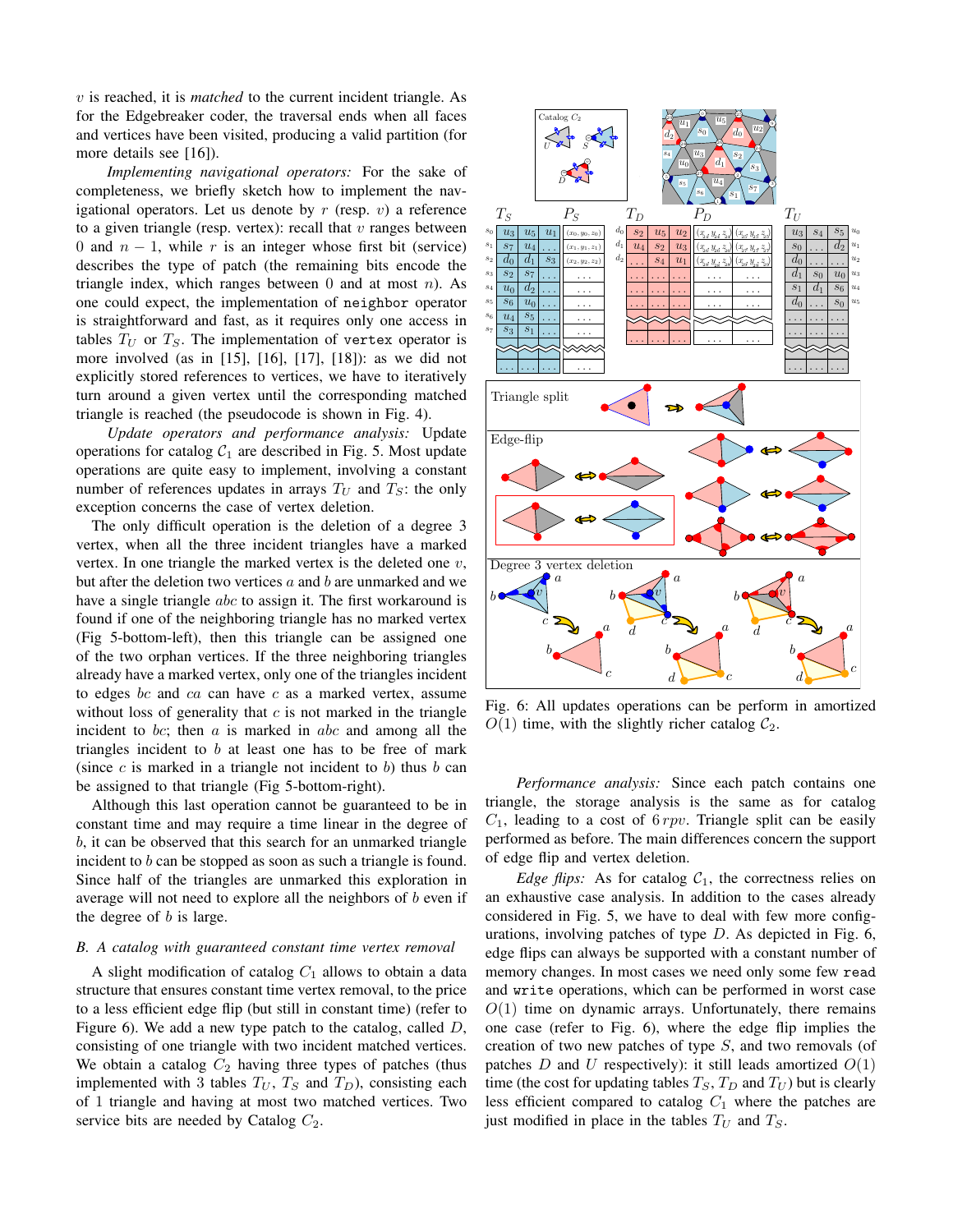

Fig. 7: The triangle/quad catalog  $C_3$  requires at most 4.8rpv.



Fig. 8: Update operations for the catalog  $C_3$ . We omit to mark vertices (we use colors to distinguish neighboring patches).

*Vertex removals:* The advantage of catalog  $C_2$  is in the way we can perform vertex deletions more efficiently. As depicted in Fig. 6, we can use an adjacent triangle (say triangle  $(c, b, d)$ , in order to distribute the remaining vertices. For example, vertices a and b can be associated to triangle  $(a, b, c)$ of type  $D$ , while the remaining vertex  $c$  is matched by triangle  $(c, b, d)$ : observe that such triangle is originally of type U or S, and becomes of type S or D after the removal of  $v$ . The removal/addition of a constant number of patches in tables  $T_S$ ,  $T_U$  and  $T_D$  can be supported in amortized  $O(1)$  time.

#### V. TRIANGLES AND QUADS: MORE COMPACT CATALOGS

Here we consider catalogs containing patches which are simple triangles or *quads* (groups of paired adjacent triangles): as before they may have zero or more marked vertices.

*Catalog*  $C_3$ *: guaranteed upper bound:* The catalog  $C_3$ (see Fig. 7) contains triangles with zero or one marked vertex and quads (groups of two triangles with zero or one marked vertex each). We need five catalogs  $T_U$ ,  $T_S$ ,  $T_{Q_0}$ ,  $T_{Q_0}$ , and  $T_{Q_2}$ . For the type  $Q_1$  and  $Q_2$  there are several possible shapes depending on the position of the marked vertices with respect to the quad's diagonal and the triangle matched by the marked vertices. The gray pictures on Fig. 7 can be avoided yielding 16 different triangles on that pictures allowing 4 service bits to distinguish all cases. Update operations are sketched in Fig. 8. The way the vertices are marked is not described and is identical to the one in Section IV-A.

*Performance analysis:* If we enforce that two neighboring triangles are always merged in a quad, then we can lower bound the number of quads by  $\frac{3}{5}n$  and upper bound the number of isolated triangles by  $\frac{4}{5}n$  and get that we need only  $4.8 \, \text{rpv}$ , as shown in [14].

#### VI. EXPERIMENTAL RESULTS

In order to evaluate practical performances, we have written Java array-based implementations of the triangle data structure [1] (TDS) and of our ESQ data structure (catalog  $C_1$ ). Table II reports the experimental results obtained by TDS and ESQ representations on the tested 3D models: we compare both navigational and update operators. Our tests confirm the practical interest of ESQ approach: time-cost performances of ESQ are close to the ones of TDS, while the storage gain is significant (TDS is not compact, using  $13rpv$ ).

*Navigational operators:* As one could expect, the ESQ implementation of the vertex operator is slower than TDS (about 12 times slower): recall that to retrieve a bounding vertex we have to turn around a vertex until the matched triangle is found (while TDS needs a memory access). Quite surprisingly, ESQ is (slightly) faster than TDS when comparing degree operator. The main reason is that ESQ can take advantage of the matching correspondence between triangles and faces. Given a vertex v we know that its index in  $s_v$ (the matched triangle) is 0, so the clock-wise neighboring face around v is given by neighbor( $s_v$ , 2): which allows to save some computations compared to the TDS implementation.

*Update operators:* When evaluating the split operators we only consider the combinatorial cost: we do not perform geometric calculations, and we split triangles just performing connectivity changes. As shown by our experiments, ESQ has (slightly) better performances than TDS: observe that both data structures perform the same reference updates to neighboring faces, while TDS has to update also vertex references (which do not exist in ESQ). Concerning the flip operator, ESQ is slower than TDS (about 1.7 times slower, in our tests). This comes from the number of cases to consider (as illustrated in Fig. 5): in order to distinguish all different cases ESQ has to perform a number of tests and bit-wise operations (to retrieve the patch type of the two neighboring faces).

*Construction:* The preprocessing time for our ESQ data structure is also shown: it includes the matching phase, as well as the construction step (memory allocation and references setting). In all our tests, vertices and faces are accessed consecutively. We run our experiments on a Dell XT2, equipped with a Core 2 Duo 1.6GHz, Java 1.6 (the JVM using 1GB heap memory), under Windows 7 (32 bits).

#### VII. CONCLUDING REMARKS AND EXTENSIONS

We have proposed compact representations for triangle meshes supporting local editing operations. Our data structures are provided with guaranteed bounds (between 4.8 rpv and  $6$  *rpv*) and experimental evaluation. Further improvements and extensions are possible, according to the remarks below.